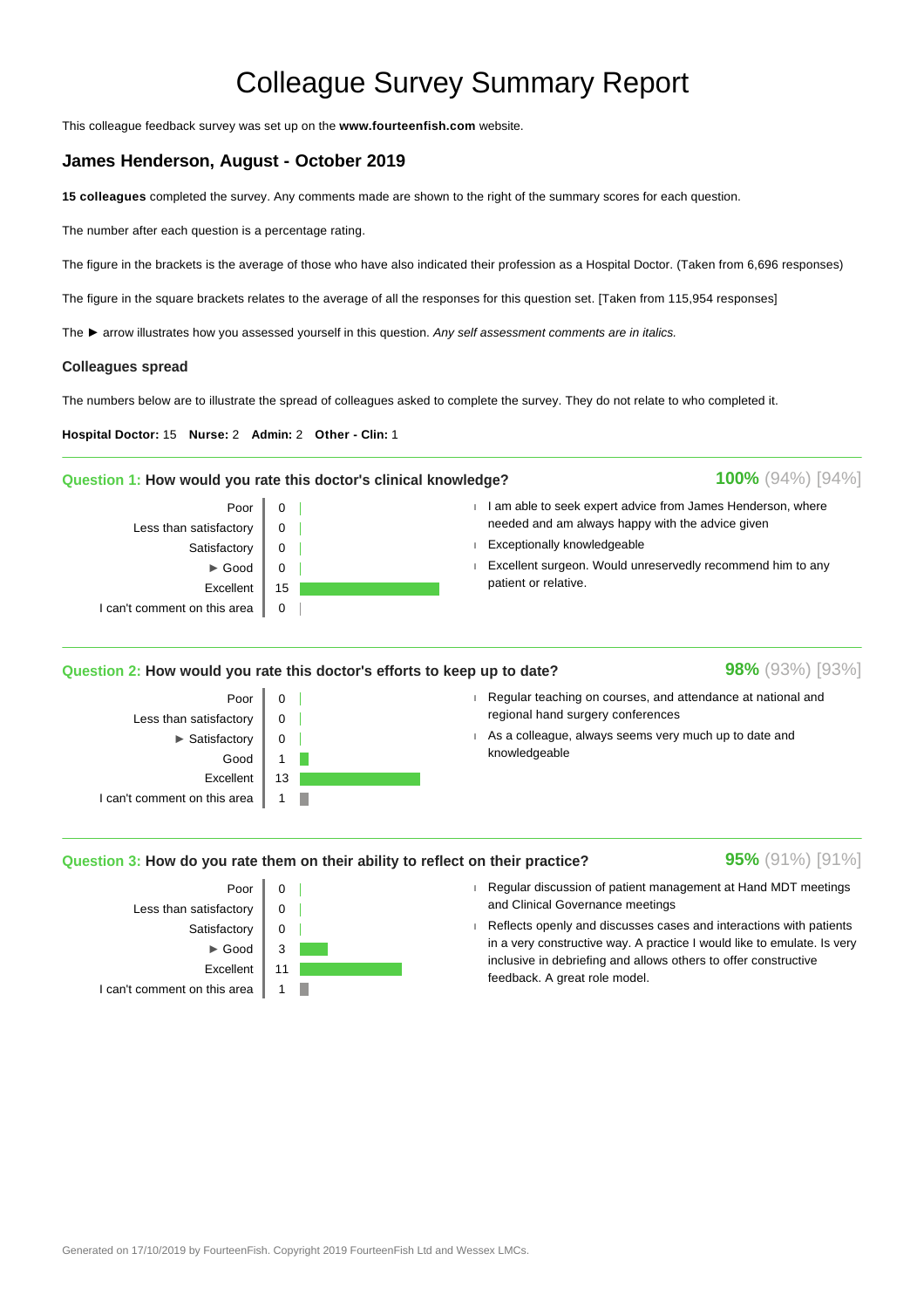## **Question 4: How do you rate them on their ability to maintain good relationships with patients? 95%** (94%) [93%]



## **Question 5: How would you rate them on their ability to maintain good relationships with colleagues?**



- Personally I find I am very well supported and feel a valued member of the team
- Always prompt in communication and very clear. Excellent to work with. Definitely sees colleagues as a team.
- **Highly regarded by colleagues**
- Excellent working relationships with colleagues. Takes time to ensure training is provided within the busy NHS environment

**Question 6: How would you rate their record keeping in terms of clarity and accuracy?**

**96%** (90%) [90%]

**95%** (92%) [92%]



#### **Question 7: How would you rate them on their ability to know when to ask for help?**

Poor  $\parallel$  0 Less than satisfactory  $\begin{bmatrix} 0 \\ 0 \end{bmatrix}$ Satisfactory  $\|$  0  $\blacktriangleright$  Good 2 Excellent 11 I can't comment on this area  $\parallel$  2 **96%** (91%) [90%]

**90%** (88%) [86%]

- Regular discussion of patients management at MDT meetings, and joint cases/care when appropriate
- Very open to discussing cases with colleagues and takes on board suggestions

#### **Question 8: How would you rate them on their time management skills?**





- Manages to keep clinic running to time if possible, even if over booked
- Attends clinic early to troubleshoot list and optimise clinic by checking referrals are appropriate. Actions change to inappropriate referrals to help patient journey. Does not unrealistically overbook cases and when oncall for trauma is very realistic in terms of what is achievable in allotted times.
- Always prompt, and well organised.